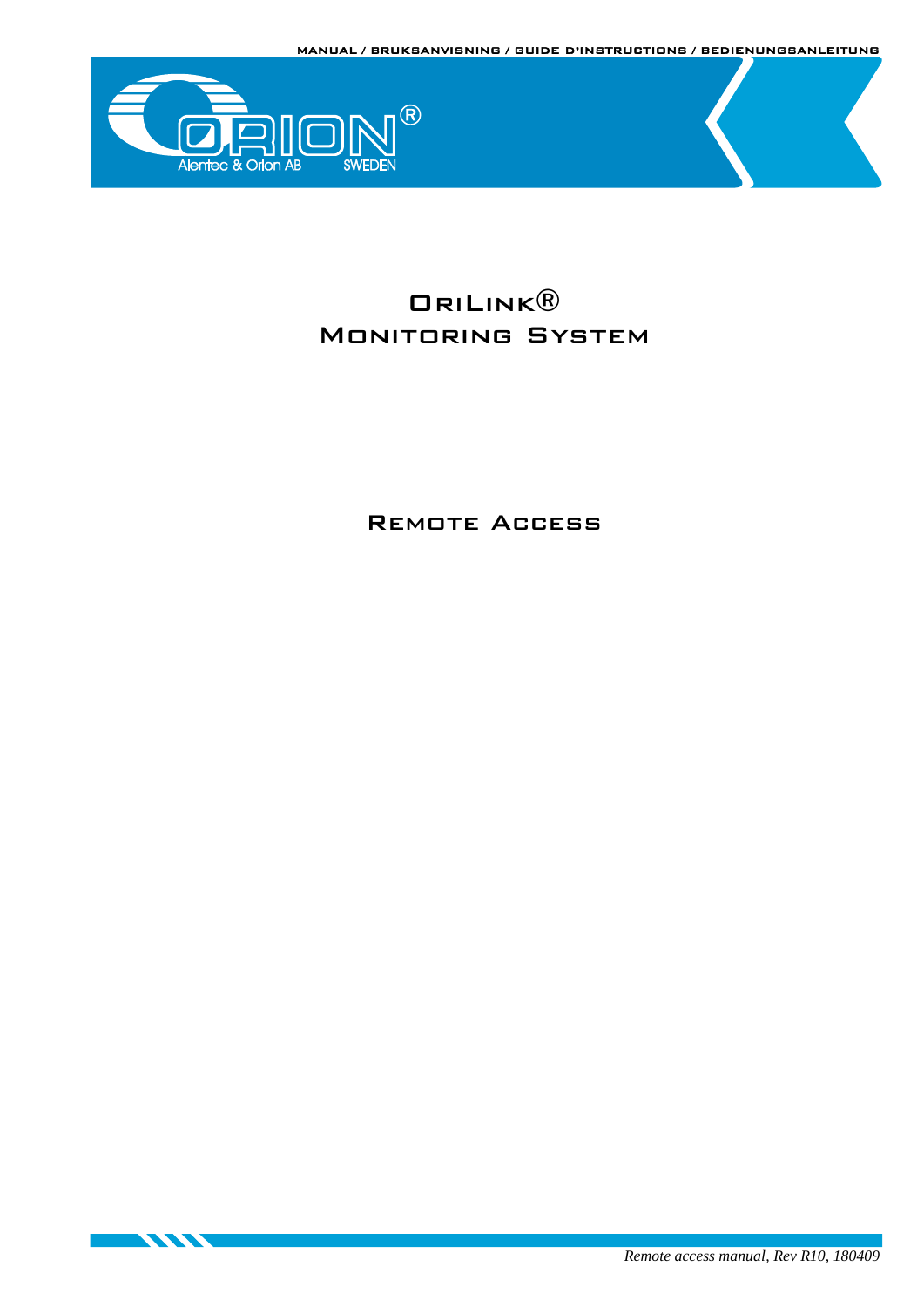# **Table of Contents**

**STATISTICS** 

| 1. INTRODUCTION      |                                                                                                     |                      |
|----------------------|-----------------------------------------------------------------------------------------------------|----------------------|
|                      | 2. SUPPORTED FEATURES                                                                               | 3                    |
| 2.1.<br>2.2.<br>2.3. | THE ENGINE/ PNP ARRAY<br>THE SCRIPT SERVICE<br><b>WINDB MANAGER</b>                                 | $\sqrt{3}$<br>3<br>3 |
|                      | 3. INSTALLATION                                                                                     | 3                    |
| 3.1.<br>3.2.         | <b>ORILINK® SERVER</b><br><b>ORILINK® CLIENTS</b>                                                   | 3<br>3               |
|                      | 4. HOW TO REGISTER THE COM SERVERS IN WINDOWS.                                                      | 4                    |
| 4.1.<br>4.2.         | <b>ENGINE COM SERVER</b><br><b>SCRIPT SERVICE COM SERVER</b>                                        | 4<br>4               |
|                      | 5. HOW TO ENABLE REMOTE CALLS TO COM SERVERS.                                                       | 5                    |
| 5.1.<br>5.2.<br>5.3. | <b>GENERAL COM SECURITY</b><br><b>ENGINE COM SERVER</b><br><b>SCRIPT SERVICE COM SERVER</b>         | 5<br>6<br>6          |
|                      | <b>6. WINDOWS FIREWALL</b>                                                                          | 7                    |
|                      | 7. ENABLE ENGINE BROADCASTING                                                                       | 9                    |
|                      | 8. ODBC (DATABASE)                                                                                  | 9                    |
| 8.1.                 | <b>ODBC MANAGEMENT TOOL</b><br>8.1.1. x32 system<br>8.1.2. x64 system<br>8.1.3.<br>The ODBC Manager | 9<br>9<br>9<br>g     |
| 9. CLIENT            |                                                                                                     | 10                   |
| 9.1.<br>9.2.<br>9.3. | NEIGHBORHOOD/LAYOUTS<br><b>SCRIPT</b><br><b>WINDB MANAGER</b>                                       | 10<br>10<br>10       |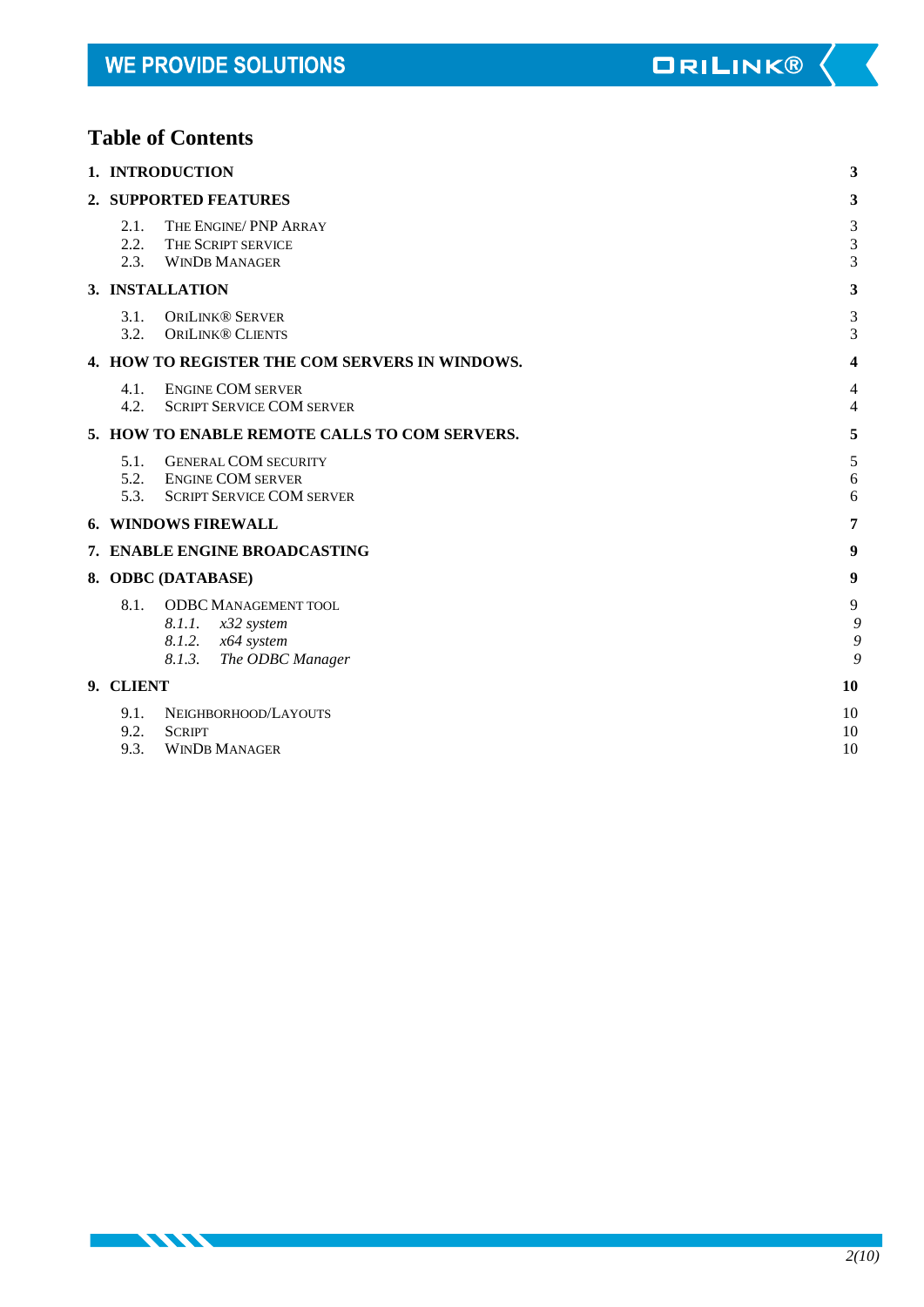# **ORILINK®**

## <span id="page-2-0"></span>**1. Introduction**

The OriLink® monitoring system supports networked Client-Server functionality. This functionality is based on the in Windows native link between processes called COM/DCOM and standard ODBC database connection.

Due to the use of these in Windows native mechanisms most of it is available by default in any Windows version and by any available network type.

## <span id="page-2-1"></span>**2. Supported features**

In OriLink® there are three areas that supports network Client-Server.

### <span id="page-2-2"></span>**2.1. The Engine/ PNP Array**

Since OriLink uses COM for its internal linking between processes that can also be supported over a network by register the Engine COM server for remote distributed COM (DCOM) access. And then set the Windows firewall to accept incoming calls to the Engine DCOM server.

Then you can see hardware layouts, open reels from layouts, and configure hardware from any clients in the network.

For configuring the client must have an OriLink® pro license

For opening of reels the client needs a license for PcKeypad.

### <span id="page-2-3"></span>**2.2. The Script service**

Since OriLink® uses COM for its internal linking between processes that can also be used to support script calls over a network by register the Script Service COM server for remote distributed COM (DCOM) access. And then set the Windows firewall to accept incoming calls to the Engine DCOM server.

With this you can create automated dispensing ordered by for example a main frame production system or similar.

### <span id="page-2-4"></span>**2.3. WinDb Manager**

All internal interaction with the OriLink® database is done by ODBC. The ODBC (Open Data Base Connectivity) API is installed by default in every windows version and is based on an ODBC-key, an ODBC driver for the database in question and some parameter settings.

The default OriLink® database is an MsAccess database called "OriLinkDB\_O2K.mdb" and is by default placed in the C:\Orilink folder.

Because of the ODBC concept the database can easily be moved to some other place in the network by just moving the database and re-point the ODBC key.

This also means that it is only to install WinDb Manager on other (client) PC's in the network and point their ODBC keys to the database and you can manage the OriLink® database from client PC's.

## <span id="page-2-5"></span>**3. Installation**

**TANA TANÀNA MANDE** 

To install software you must be logged in with administrative rights

### <span id="page-2-6"></span>**3.1. OriLink® Server**

No specific installation other than a normal OriLink installation is needed.

### <span id="page-2-7"></span>**3.2. OriLink® Clients**

Here you can choose to install only the things needed but a complete OriLink® installation takes a very small amount of disk space so the easiest is to make a full install also on clients.

### **Note! –Make sure that you have the same versions of files on the Client as on the Server.**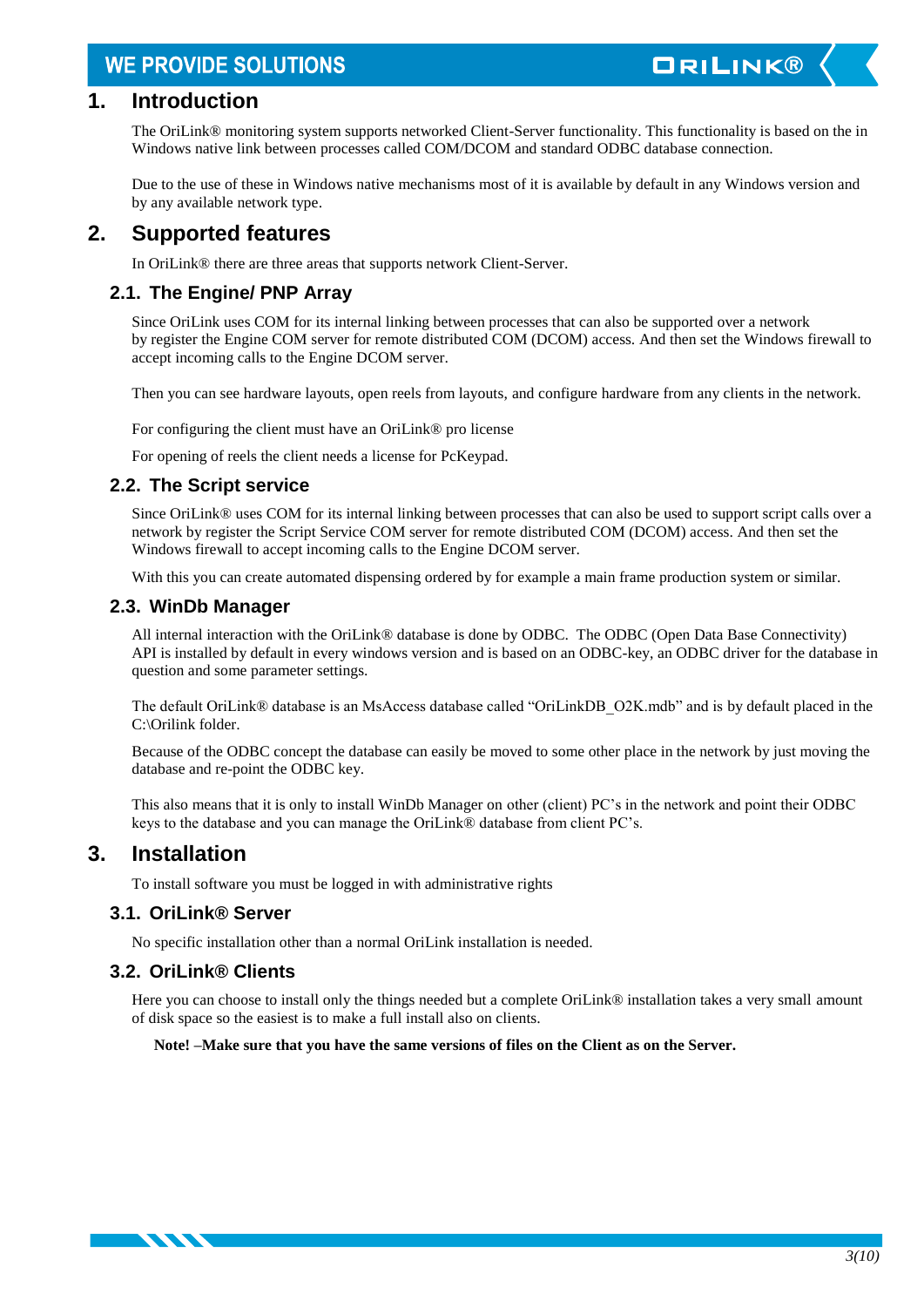## <span id="page-3-0"></span>**4. How to register the COM servers in Windows.**

To register you must be logged in with administrative rights

### <span id="page-3-1"></span>**4.1. Engine COM server**

To register the Engine COM server you run/install the file "RegisterEngineCOMServer.reg"

Copy the file from your install media to the C:\Orilink of the OriLink® server.

Right-click and select Merge.

Depending on OS and the safety settings of the OS you can get a UAC warning.

Click Yes.

| New folder<br>Organize<br>an Merge<br>Print<br><b>Burn</b><br>XE.                                                                                                                                                                                                                      |
|----------------------------------------------------------------------------------------------------------------------------------------------------------------------------------------------------------------------------------------------------------------------------------------|
| $B$ BOOTW7 (C:)<br>Name -<br>FirewallLogs<br>REEL100.ocx<br>LightTest<br>RegisterEngineCOMServer.reg<br>NorthWind<br>圖 Script.dll<br>OMPC32<br>Script ini<br>Orilink<br>1 item selected                                                                                                |
| <b>User Account Control</b><br>×                                                                                                                                                                                                                                                       |
| Do you want to allow the following program to make changes to this<br>computer?                                                                                                                                                                                                        |
| Program name:<br>Registry Editor<br>Verified publisher: Microsoft Windows                                                                                                                                                                                                              |
| Show details<br>No<br>Change when these notifications appear                                                                                                                                                                                                                           |
|                                                                                                                                                                                                                                                                                        |
| <b>Registry Editor</b>                                                                                                                                                                                                                                                                 |
| Adding information can unintentionally change or delete values and cause components to stop working<br>correctly. If you do not trust the source of this information in<br>C:\Orilnk\RegisterEngineCOMServer.reg, do not add it to the registry.<br>Are you sure you want to continue? |
| No                                                                                                                                                                                                                                                                                     |
|                                                                                                                                                                                                                                                                                        |
| <b>Registry Editor</b><br>$\vert x \vert$<br>The keys and values contained in C:\Oriink\RegisterEngineCOMServer.reg have been successfully<br>added to the registry.                                                                                                                   |

**ORILINK®** 

▼ <mark>(2)</mark> Search Orilink

 $\frac{1}{2}$ 

**BS** 

 $\blacksquare$ 

 $\bigodot$   $\bigodot$   $\blacksquare$   $\bullet$  BOOTW7...  $\star$  Orilink  $\star$ 

File Edit View Tools Help

Depending of OS you get a verification request Click Yes.

If everything went well you should get a message like this.

## <span id="page-3-2"></span>**4.2. Script Service COM server**

To register the Script service COM server you run/install the file "RegisterScriptCOMServer.reg"

Copy the file from your install media to the C:\Orilink of the OriLink® server.

Right-click and select Merge.

Depending on OS and the safety settings of the OS you can get a UAC warning.

Click Yes.

Depending of OS you get a verification request Click Yes.

If everything went well you should get a message like this.



| <b>User Account Control</b>                                                     | ×                                                                                                                                                                                                              |  |
|---------------------------------------------------------------------------------|----------------------------------------------------------------------------------------------------------------------------------------------------------------------------------------------------------------|--|
| Do you want to allow the following program to make changes to this<br>computer? |                                                                                                                                                                                                                |  |
| Program name:<br>Verified publisher: Microsoft Windows                          | Registry Editor                                                                                                                                                                                                |  |
| Show details                                                                    | Nη                                                                                                                                                                                                             |  |
|                                                                                 | Change when these notifications appear                                                                                                                                                                         |  |
|                                                                                 |                                                                                                                                                                                                                |  |
| <b>Registry Editor</b>                                                          |                                                                                                                                                                                                                |  |
| do not add it to the registry.                                                  | Adding information can unintentionally change or delete values and cause components to stop working<br>correctly. If you do not trust the source of this information in C:\Oriink\RegisterScriptCOMServer.reg, |  |
| Are you sure you want to continue?                                              |                                                                                                                                                                                                                |  |
|                                                                                 | No                                                                                                                                                                                                             |  |
|                                                                                 |                                                                                                                                                                                                                |  |
| <b>Registry Editor</b>                                                          | $\vert x \vert$                                                                                                                                                                                                |  |
| added to the registry.                                                          | The keys and values contained in C:\Orilink\RegisterScriptCOMServer.reg have been successfully                                                                                                                 |  |
|                                                                                 |                                                                                                                                                                                                                |  |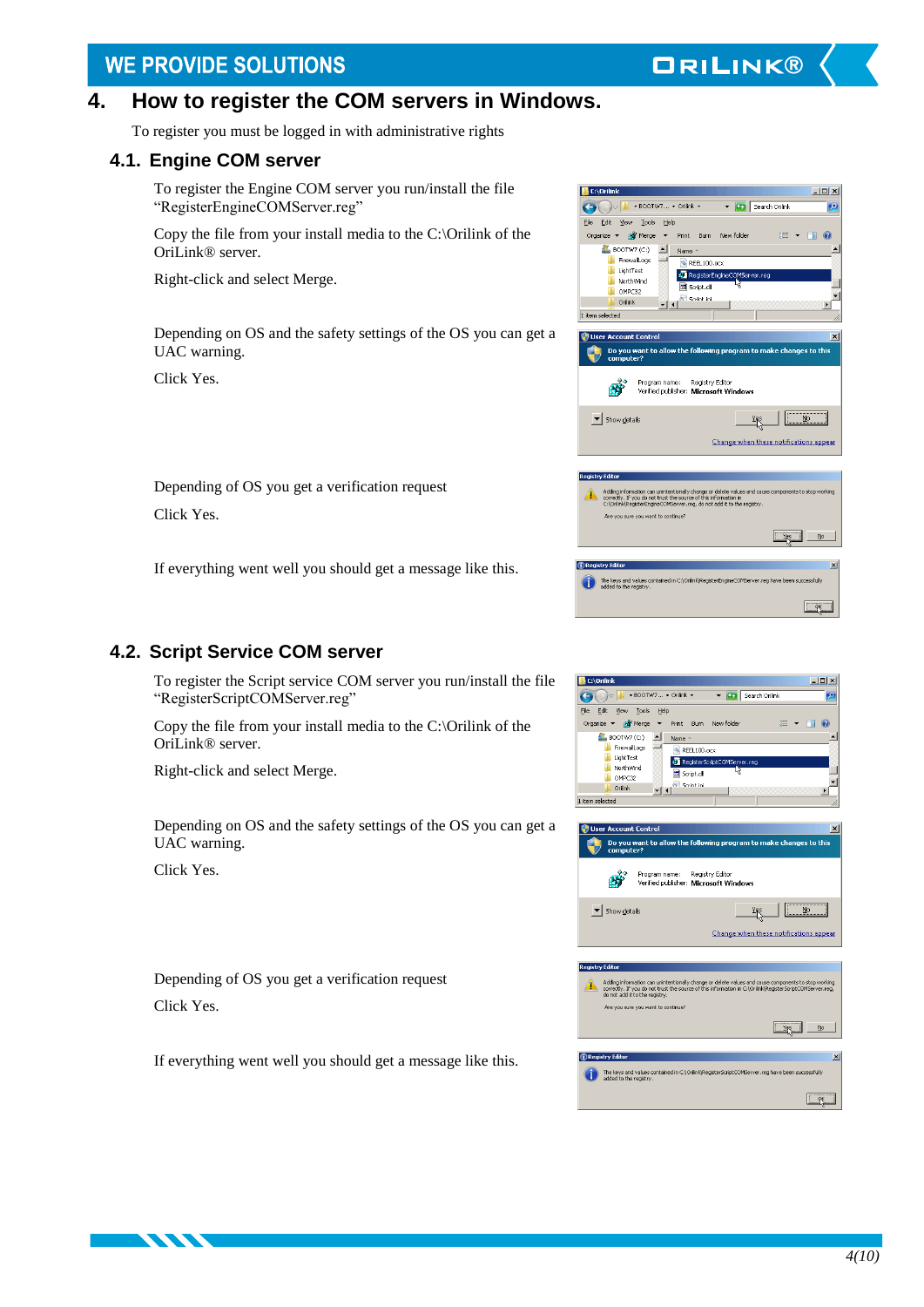## <span id="page-4-0"></span>**5. How to enable remote calls to COM servers.**

By default when a com server is registered the remote access is disabled. This has to be enabled to accept remote calls.

Open control panel -> Administrative Tools -> Component services or use start menu item Run type in dcomcnfg and click <Ok>

## <span id="page-4-1"></span>**5.1. General COM security**

Expand Component services and right-click "My computer". Select Properties.

In the form that appears select tab COM Security.



| <b>Select Users or Groups</b>                  |           | 2 X          |
|------------------------------------------------|-----------|--------------|
| Select this object type:                       |           |              |
| Users, Groups, or Built-in security principals |           | Object Types |
| From this location:                            |           |              |
| KONTORET                                       |           | Locations    |
| Enter the object names to select [examples]:   |           |              |
| Anonymous                                      |           | Check Names  |
|                                                |           |              |
|                                                |           |              |
| Advanced                                       | <b>OK</b> | Cancel       |

| Component Services                                            |           |                           | $   \times$  |
|---------------------------------------------------------------|-----------|---------------------------|--------------|
| o. File<br>Window<br>Action<br><b>View</b>                    | Help      |                           | $-10 \times$ |
| ◆◆   2   6   8   8   8   6   1   1   1   1   2   2   1   1    | 弱         |                           |              |
| Console Root                                                  |           | <b>Actions</b>            |              |
| Component Services<br>团<br><b>E</b> Event Viewer (Local)<br>囲 |           | <b>Component Services</b> |              |
| El Co. Services (Local)                                       | Computers | More Actions              |              |
|                                                               |           |                           |              |
|                                                               |           |                           |              |
|                                                               |           |                           |              |

**ORILINK®** 

| Component Services<br>o, File<br>Window<br>View<br>Action                           | Help                                                                          |                    | $  D $ $\times$<br>$L = \frac{1}{2}$ |
|-------------------------------------------------------------------------------------|-------------------------------------------------------------------------------|--------------------|--------------------------------------|
|                                                                                     |                                                                               |                    |                                      |
| Console Root                                                                        | Name                                                                          | <b>Actions</b>     |                                      |
| Component Services<br>Computers                                                     | COM+ Applications<br><b>DCOM Config</b>                                       | <b>My Computer</b> |                                      |
| El My Computer<br>El <b>El</b> Event Viewer (Local)<br><b>H</b> C. Services (Local) | Running Processes<br><b>Distributed Transaction Coordin</b><br>$\blacksquare$ | More Actions       |                                      |

In Access Permissions click <Edit Limits>

| <b>Access Permission</b>                                                                                                                 |             | 71x            |
|------------------------------------------------------------------------------------------------------------------------------------------|-------------|----------------|
| Security Limits                                                                                                                          |             |                |
| Group or user names:                                                                                                                     |             |                |
| Everyone<br><b>A</b> Performance Log Users (Kontoret\Performance Log Users)<br>87 Distributed CDM Users (Kontoret\Distributed CDM Users) |             |                |
| Permissions                                                                                                                              | Ad<br>Allow | Remove<br>Denv |
| Local Access<br><b>Bemote Access</b>                                                                                                     |             |                |
| Learn about access control and permissions                                                                                               | <b>OK</b>   | Cancel         |

### Click <Add> and type in Anonymous. Click <Check Names> and then click <Ok>

| <b>Select Users or Groups</b>                  | $?$ $\times$       |
|------------------------------------------------|--------------------|
| Select this object type:                       |                    |
| Users, Groups, or Built-in security principals | Object Types.      |
| From this location:                            |                    |
| KONTORET                                       | Locations          |
| Enter the object names to select (examples):   |                    |
| ANONYMOUS LOGON                                | <b>Check Names</b> |
| Advanced                                       | Cancel             |

Check Remote Access and click <OK>. Do the same for Launch and Activation Permissions

| <b>Access Permission</b>                                                                                                                   |       | 71x    |
|--------------------------------------------------------------------------------------------------------------------------------------------|-------|--------|
| Security Limits                                                                                                                            |       |        |
| Group or user names:                                                                                                                       |       |        |
| ANONYMOUS LOGON                                                                                                                            |       |        |
| Everyone<br>St. Performance Log Users (Kontoret\Performance Log Users)<br><b>87</b> Distributed COM Users (Kontoret\Distributed COM Users) |       |        |
|                                                                                                                                            | Add   | Remove |
| Permissions for ANDNYMOUS<br>LOGON                                                                                                         | Allow | Deny   |
| <b>Local Access</b>                                                                                                                        | ाज    |        |
| <b>Remote Access</b>                                                                                                                       | ⊽     |        |
| Learn about access control and permissions                                                                                                 |       |        |
|                                                                                                                                            |       | Cancel |

**KANA** 



| $\Box$ $\Box$ $\times$ $\Box$ |  |
|-------------------------------|--|
| $-101$                        |  |
|                               |  |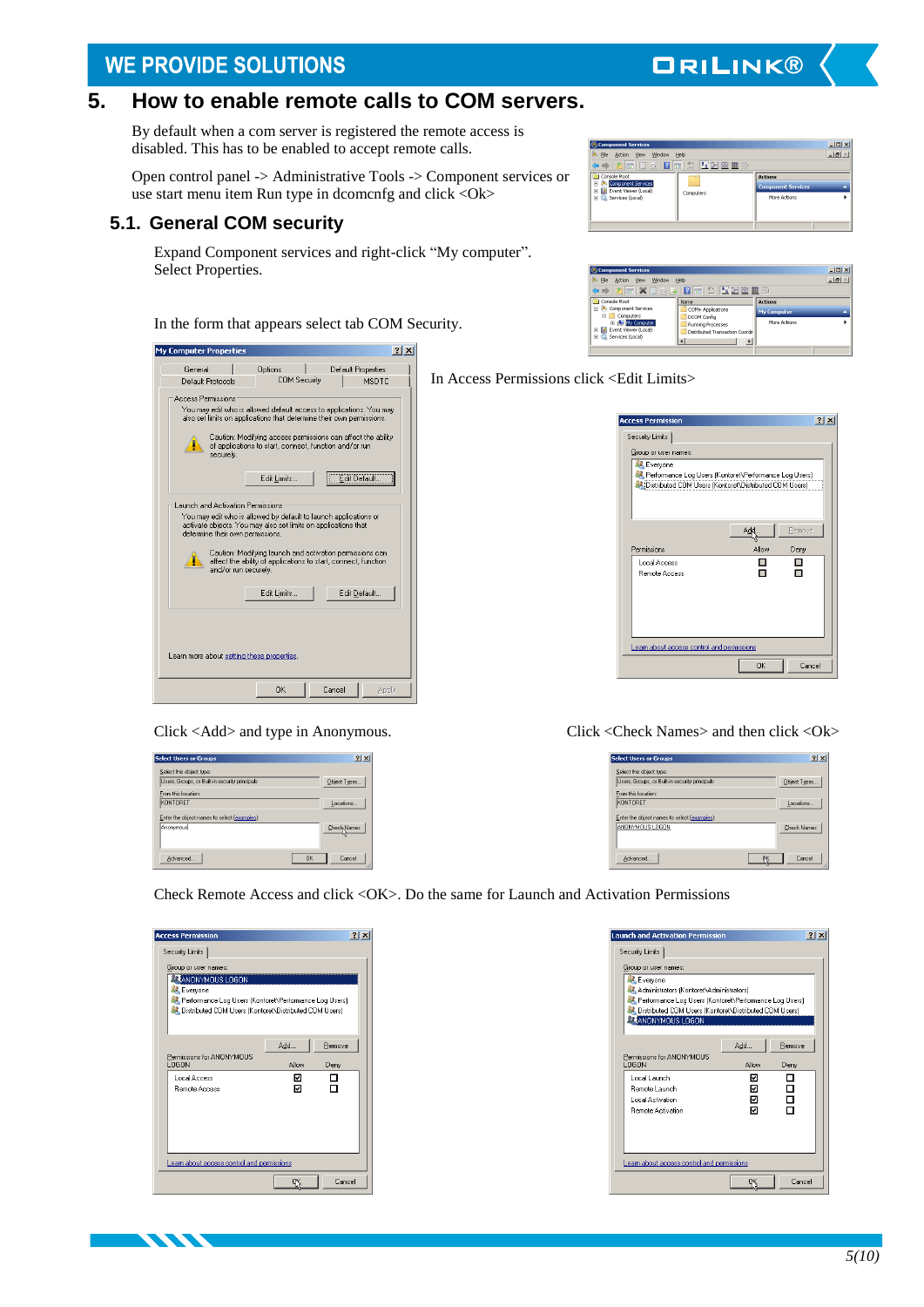# **ORILINK®**

# <span id="page-5-0"></span>**5.2. Engine COM server**

To make the engine accept incoming calls its COM server must be set for it. This is only needed if you want to use remote graphical layouts on other PC's in the network.



eral | Location | Security | Endpoints | Identity .<br>Shimod Antis C Use Default  $rac{E}{\sqrt{2}}$ C Use Default  $\sim$ C. Collection ore about <u>setting these properti</u>e OK Cancel

Select the Security tab, check the Customize radio button for "Launch and Activation Permissions" and click <Edit>

| <b>Select Users, Computers, Service Accounts, or Groups</b> | 2x                  |
|-------------------------------------------------------------|---------------------|
| Select this object type:                                    |                     |
| Users, Groups, or Built-in security principals              | Object Types        |
| From this location:                                         |                     |
| alenten se                                                  | Locations           |
| Enter the object names to select (examples):                |                     |
| anonymous                                                   | <b>Check</b> -Names |
|                                                             |                     |
|                                                             |                     |
| OK<br>Advanced                                              | Cancel              |

Select DCOM Config. Expand Component services and right-click Engine COM server under DCOM Config. Select Properties from the menu that is shown

| <b>Launch and Activation Permission</b>         |        | $?$ $\times$ |
|-------------------------------------------------|--------|--------------|
| Security                                        |        |              |
| Group or user names:                            |        |              |
| <b>R</b> SYSTEM                                 |        |              |
| 82. Administrators (MITH-DT7\Administrators)    |        |              |
| <b>SR INTERACTIVE</b>                           |        |              |
|                                                 |        |              |
|                                                 |        |              |
|                                                 |        | Remove       |
|                                                 |        |              |
| Permissions for SYSTEM                          | Allow  | Derw         |
| Local Launch                                    | ⊡      | □            |
| <b>Remote Launch</b><br><b>Local Activation</b> | ⊡<br>⊠ | 8<br>8       |
| <b>Remote Activation</b>                        | м      |              |
|                                                 |        |              |
|                                                 |        |              |
|                                                 |        |              |
|                                                 |        |              |
| Learn about access control and permissions      |        |              |
|                                                 | OK     | Cancel       |
|                                                 |        |              |

| Select this object type:                      |                    |
|-----------------------------------------------|--------------------|
| Users, Groups, or Bult-in security principals | Object Types       |
| From this location:                           |                    |
| alentec se                                    | Locations          |
| Enter the object names to select (examples):  |                    |
| <b>ANONYMOUS LOGON</b>                        | <b>Check Names</b> |
|                                               |                    |

**TANA SERVICE SERVICE** 

Click <Add>. Then type anonymous in the white area and then click <Check Names>



Click <OK> Check all permission check boxes for "ANONYMOUS LOGON" and then click  $\langle$ OK $>$ , then  $\langle$ OK $>$  again.

### <span id="page-5-1"></span>**5.3. Script Service COM server**

To make the script service accept incoming calls its COM server must be set for it. This is only needed if you want to use remote script calls (OcpRun) from other PC's in the network.

Select DCOM config. Expand Component services and right-click "Script COM server" under DCOM Config. Select Properties from the menu that is shown.

Then follow the process described for the Engine COM server above.

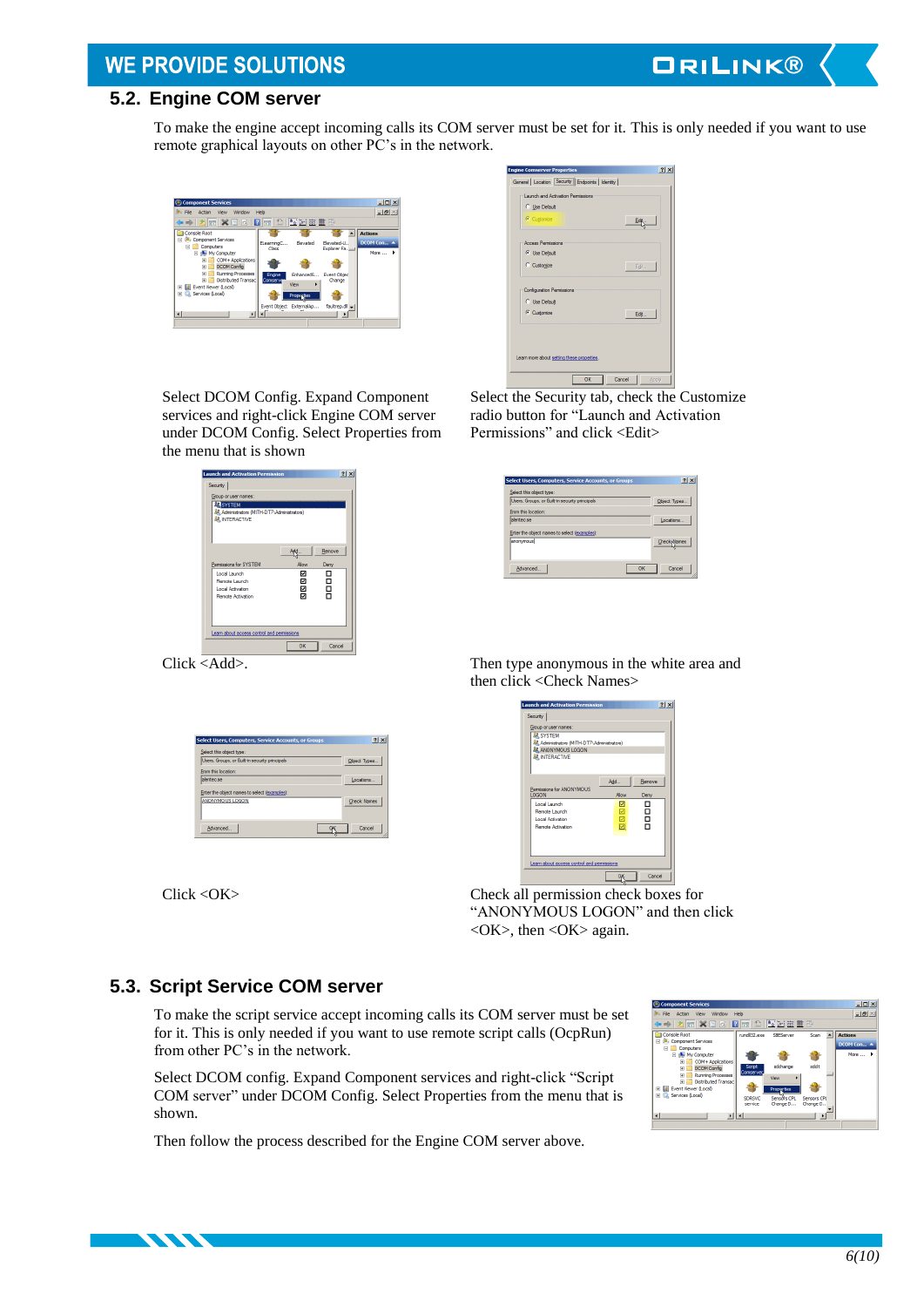## <span id="page-6-0"></span>**6. Windows firewall**

Windows has a firewall of its own. In windows 7 and later it is more complex than in XP but generally the principle and purpose is the same. To be able to pass the firewall a remote call must pass the firewall to reach the target application. For this OriLink® needs two inbound rules one for the Engine and one for a DCOM port. The standard port for DCOM is 135.

From Control panel open the "Windows Firewall" manager and click the "Advanced settings" on the left side.

Then select "Inbound Rules" in the left pane and click "New Rule" in the right pane.

Start with the Engine rule so make sure that the Program radio button is checked and then click <Next>.

Type in the path to the OriLink® Engine. Install default is C:\Orilink\Engine.exe. Click <Next>

| New Inbound Rule Wizard                                         | $\vert x \vert$                                                                                                                                                                                                                                                                                                                               |
|-----------------------------------------------------------------|-----------------------------------------------------------------------------------------------------------------------------------------------------------------------------------------------------------------------------------------------------------------------------------------------------------------------------------------------|
| <b>Rule Type</b><br>Select the tupe of firewall rule to create. |                                                                                                                                                                                                                                                                                                                                               |
| Steps:<br>Rule Type<br>Program<br>Action<br>Profile<br>Name     | What type of rule would you like to create?<br>C Program<br>Rule that controls connections for a program.<br>$C$ Port<br>Rule that controls connections for a TCP or UDP port.<br>C Predefined:<br>BranchCache - Content Retrieval (Uses HTTP)<br>iw.<br>Rule that controls connections for a Windows experience.<br>C Custom<br>Custom rule. |
|                                                                 | Learn more about rule types<br>< Back<br>Cancel<br>Next:                                                                                                                                                                                                                                                                                      |

| File<br>Action<br><b>View</b><br>Help  |                                            |       |          |            |           |                        |
|----------------------------------------|--------------------------------------------|-------|----------|------------|-----------|------------------------|
| $2\pi$<br>$\Rightarrow$                |                                            |       |          |            |           |                        |
| Windows Firewall with Advanced S       | <b>Tobound Rules</b>                       |       |          |            |           | <b>Actions</b>         |
| <b>Inbound Rules</b><br>Outbound Rules | Name A                                     | Group | Profile  | Enabled    | $\lambda$ | <b>Inhound Rules</b>   |
| Connection Security Rules              | Al Sute II                                 |       | Private  | <b>Yes</b> |           | <b>New Rule</b>        |
| Monitoring                             | Al Sute II                                 |       | Private  | <b>Yes</b> |           |                        |
|                                        | Akamai NetSession Interface                |       | Private  | <b>Yes</b> |           | v<br>Filter by Profile |
|                                        | Akamai NetSession Interface                |       | Private  | <b>Yes</b> | F         | T Filter by State      |
|                                        | <b>Qakamai NetSession Interface</b>        |       | Public.  | <b>Yes</b> |           |                        |
|                                        | Akamai NetSession Interface                |       | Public   | Yes.       |           | Filter by Group<br>v   |
|                                        | Autodesk Content Service                   |       | Domai    | <b>Yes</b> |           | View                   |
|                                        | CA Battle.net                              |       | Private  | <b>Yes</b> |           |                        |
|                                        | <b>CA</b> Battle, net                      |       | Private  | Yes        |           | Refresh<br>$\alpha$    |
|                                        | Battle.net Update Agent                    |       | Private  | <b>Yes</b> |           | Export List            |
|                                        | Battle.net Undate Agent                    |       | Private  | <b>Yes</b> |           | $\overline{z}$<br>Help |
|                                        | C Battle.net Update Agent                  |       | Private  | <b>Yes</b> |           |                        |
|                                        | Battle.net Update Agent                    |       | Private  | <b>Yes</b> |           |                        |
|                                        | Battle.net Undate Agent                    |       | Private  | <b>Yes</b> |           |                        |
|                                        | Co Battle.net Update Agent                 |       | Private  | <b>Yes</b> |           |                        |
|                                        | Battle.net Update Agent                    |       | Private  | Yes        |           |                        |
|                                        | Battle.net Undate Agent                    |       | Private  | <b>Yes</b> |           |                        |
| $\blacksquare$                         | <b>Because</b><br><b>Address Address #</b> |       | $-1 - 1$ | $\lambda$  | ٠         |                        |

**ORILINK®** 

|                                | Specify the full program path and executable name of the program that this rule matches.                                      |
|--------------------------------|-------------------------------------------------------------------------------------------------------------------------------|
| Steps:<br><b>a</b> Rule Type   | Does this rule apply to all programs or a specific program?                                                                   |
| Program<br>Action<br>· Profile | All programs<br>Rule applies to all connections on the computer that match other rule properties.                             |
| A Name                         | This program path:<br>C:VDnlink\Engine.exe<br>Browse<br>c:\path\program.exe<br>Example:<br>%ProgramFiles%\browser\browser.exe |
|                                | Learn more about specifying programs                                                                                          |

Make sure that the "Allow the connection" radio button is checked then click <Next>.

Give the rule an informative name and description then click

|             | Specify the action to be taken when a connection matches the conditions specified in the rule.                                                                                                                                                    |  |
|-------------|---------------------------------------------------------------------------------------------------------------------------------------------------------------------------------------------------------------------------------------------------|--|
| Steps:      | What action should be taken when a connection matches the specified conditions?                                                                                                                                                                   |  |
| · Rule Type |                                                                                                                                                                                                                                                   |  |
| · Program   | Allow the connection                                                                                                                                                                                                                              |  |
| Action      | This includes connections that are protected with IPsec as well as those are not.                                                                                                                                                                 |  |
| a Profile   | Allow the connection if it is secure                                                                                                                                                                                                              |  |
| a Name      | This includes only connections that have been authenticated by using IPsec. Connections<br>will be secured using the settings in IPsec properties and rules in the Connection Security<br>Bule node<br>Customize<br><b>C</b> Block the connection |  |
|             | Learn more about actions<br>< Back<br>Cancel<br>Next>                                                                                                                                                                                             |  |



And the result should be a new inbound rule with the name you gave it in the centre pane.

**KASA** 

| 名詞多図面<br>$\Rightarrow$              |                                             |       |                            |            |           |                           |
|-------------------------------------|---------------------------------------------|-------|----------------------------|------------|-----------|---------------------------|
| Windows Firewall with Advanced S    | <b>Tobound Rules</b>                        |       |                            |            |           |                           |
| 57 Inbound Rules<br>Outbound Rules  | Name -                                      | Group | Profile                    | Enabled    | $\lambda$ | <b>Inbound Rules</b><br>× |
| <b>Bu Connection Security Rules</b> | <b>Critink®</b> Engine                      |       | Domai                      | <b>Yes</b> |           | <b>New Rule</b>           |
| 田 Monitoring                        | Al Sute II                                  |       | Private                    | <b>Yes</b> |           |                           |
|                                     | Al Suite II                                 |       | Private                    | Yes        |           | Filter by Pr >            |
|                                     | Akamai NetSession Interface                 |       | Private                    | <b>Yes</b> | F         | Filter by State >         |
|                                     | Akamai NetSession Interface                 |       | Private                    | <b>Yes</b> |           |                           |
|                                     | Akamai NetSession Interface                 |       | Public                     | Yes        |           | Filter by Gr >            |
|                                     | Akamai NetSession Interface                 |       | <b>Public</b>              | <b>Yes</b> |           | View                      |
|                                     | Autoriesk Content Service                   |       | Domai                      | <b>Yes</b> |           | Refresh<br>a              |
|                                     | <b>CA</b> Battle, net                       |       | Private                    | <b>Yes</b> |           |                           |
|                                     | <b>Battle.net</b>                           |       | Private                    | <b>Yes</b> |           | Export List               |
|                                     | Co Battle, net Undate Agent                 |       | Private                    | <b>Yes</b> |           | $\overline{z}$<br>Help    |
|                                     | C Battle.net Update Agent                   |       | Private                    | <b>Yes</b> |           |                           |
|                                     | Battle.net Update Agent                     |       | <b>Private</b>             | Yes        |           | OriLink® Engine           |
|                                     | Battle.net Undate Agent                     |       | Private                    | <b>Yes</b> |           | Disable Rule              |
|                                     | Battle.net Update Agent                     |       | Private                    | <b>Yes</b> |           |                           |
|                                     | Battle.net Update Agent                     |       | Private                    | Yes        |           | Cut                       |
|                                     | Battle.net Update Agent<br><b>STARK ALL</b> |       | <b>Private</b><br>$-1 - 1$ | <b>Yes</b> |           | Copy                      |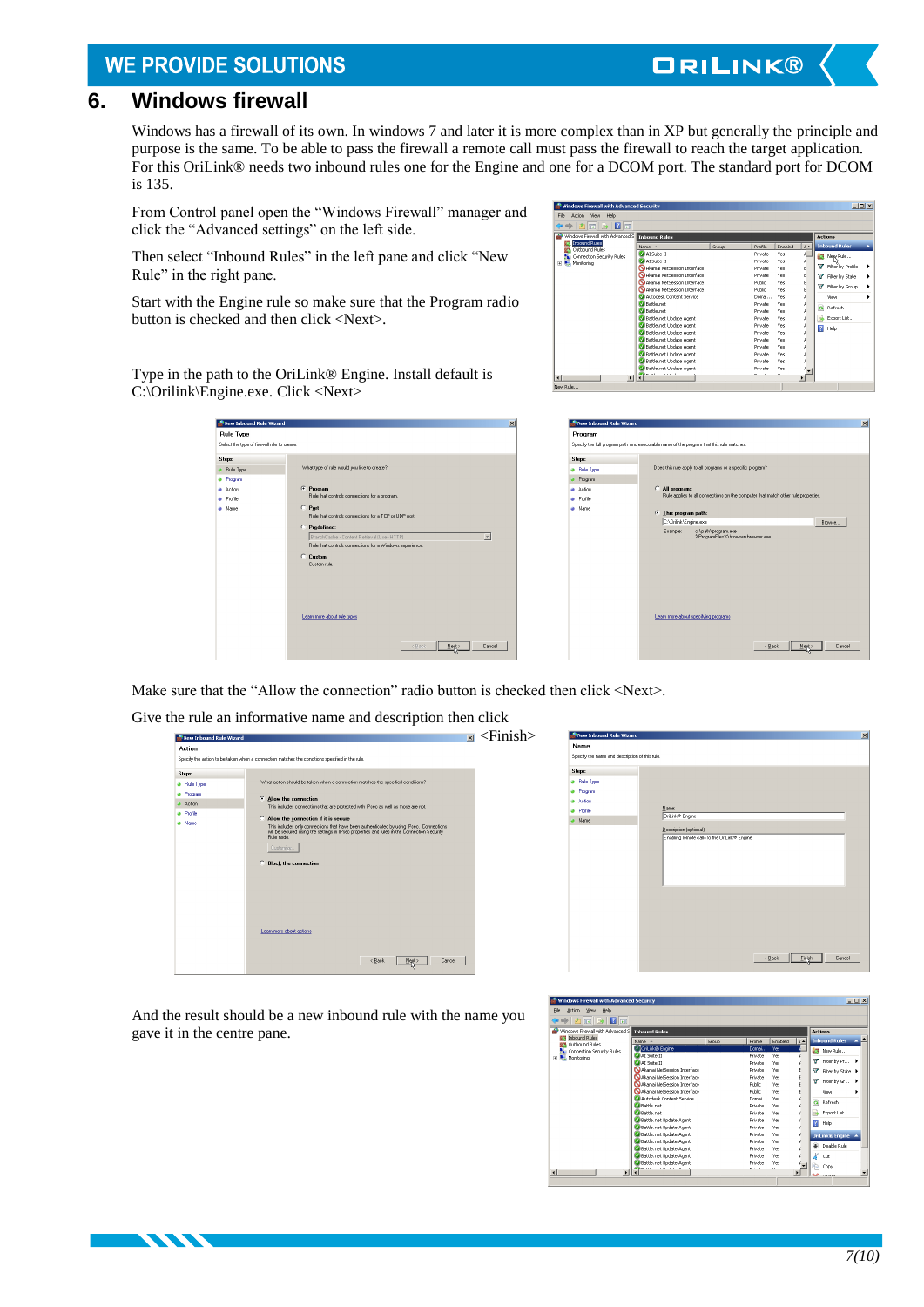**ORILINK®** 

Now create the DCOM port rule in the same way.

Click "New rule" in the left pane. Check the "Port" radio button.

| <b>Rule Type</b><br>Select the tupe of firewall rule to create.                      |                                                                                                                                                                                                                                                                                                                                                                                                                                         |  |
|--------------------------------------------------------------------------------------|-----------------------------------------------------------------------------------------------------------------------------------------------------------------------------------------------------------------------------------------------------------------------------------------------------------------------------------------------------------------------------------------------------------------------------------------|--|
| <b>Steps:</b><br>Rule Type<br><b>Protocol and Ports</b><br>Action<br>Profile<br>Name | What type of rule would you like to create?<br>C Program<br>Rule that controls connections for a program.<br>$C$ Port<br>Rule that controls connections for a TCP or UDP port.<br>C Predefined:<br>BranchCache - Content Retrieval (Uses HTTP)<br>$\overline{\phantom{a}}$<br>Rule that controls connections for a Windows experience.<br>C Custom<br>Custom rule.<br>Learn more about rule types<br><back<br>Cancel<br/>Net:</back<br> |  |

| Name<br>Specify the name and description of this rule. |                                       |  |
|--------------------------------------------------------|---------------------------------------|--|
| <b>Steps:</b>                                          |                                       |  |
| · Rule Type                                            |                                       |  |
| <b>a</b> Protocol and Ports                            |                                       |  |
| Action                                                 |                                       |  |
| · Profile                                              | Name:<br>DriLink® Port                |  |
| Name                                                   |                                       |  |
|                                                        | Description (optional):               |  |
|                                                        | DCOM port for OriLink® remote access. |  |
|                                                        |                                       |  |
|                                                        |                                       |  |
|                                                        |                                       |  |
|                                                        |                                       |  |
|                                                        |                                       |  |
|                                                        |                                       |  |
|                                                        |                                       |  |
|                                                        |                                       |  |
|                                                        |                                       |  |
|                                                        |                                       |  |
|                                                        |                                       |  |
|                                                        | Cancel<br>< Back<br>Einish            |  |

**TANA E** 

| New Inbound Rule Wizard                                     |                                                                  | $\vert x \vert$ |
|-------------------------------------------------------------|------------------------------------------------------------------|-----------------|
| <b>Protocol and Ports</b>                                   |                                                                  |                 |
| Specify the protocols and ports to which this rule applies. |                                                                  |                 |
| <b>Steps:</b>                                               |                                                                  |                 |
| <b>a</b> Rule Type                                          | Does this rule apply to TCP or UDP?                              |                 |
| Protocol and Ports                                          | $G$ TCP                                                          |                 |
| Action                                                      | $C$ UDP                                                          |                 |
| Profile                                                     |                                                                  |                 |
| Name                                                        | Does this rule apply to all local ports or specific local ports? |                 |
|                                                             |                                                                  |                 |
|                                                             | All local ports                                                  |                 |
|                                                             | C Specific local ports:<br>135<br>Example: 80, 443, 5000-5010    |                 |
|                                                             |                                                                  |                 |
|                                                             |                                                                  |                 |
|                                                             |                                                                  |                 |
|                                                             |                                                                  |                 |
|                                                             |                                                                  |                 |
|                                                             |                                                                  |                 |
|                                                             |                                                                  |                 |
|                                                             | Learn more about protocol and ports                              |                 |
|                                                             |                                                                  |                 |
|                                                             |                                                                  |                 |
|                                                             | Cancel<br>< Back<br>Next:                                        |                 |
|                                                             |                                                                  |                 |

| $\Rightarrow$ 2 $\equiv$ 2 $\equiv$                    |                              |       |         |         |                |                        |   |
|--------------------------------------------------------|------------------------------|-------|---------|---------|----------------|------------------------|---|
| Windows Firewall with Advanced S.                      | <b>Tobound Rules</b>         |       |         |         |                | <b>Actions</b>         |   |
| <b>ST1</b> Inbound Rules<br><b>Outbound Rules</b><br>w | Name -                       | Group | Profile | Enabled | Action A       | <b>Inbound Rules</b>   | × |
| Connection Security Rules                              | Oritink® Port                |       | Domai   | Yes     | Allow          | <b>NEW Rule</b>        |   |
| Monitoring<br>围                                        | C Critink® Engine            |       | Domai   | Yes     | Allow          |                        |   |
|                                                        | At Suite II                  |       | Private | Yes     | Allow          | Filter by Pr >         |   |
|                                                        | AT Suite 11                  |       | Private | Yes     | Allow          | T Filter by State ▶    |   |
|                                                        | Akamai NetSession Interface  |       | Private | Yes     | <b>Block</b>   |                        |   |
|                                                        | Akamai NetSession Interface  |       | Private | Yes     | <b>Block</b>   | Filter by Gr >         |   |
|                                                        | Akamai NetSession Interface  |       | Public  | Yes.    | Block          | View                   | ٠ |
|                                                        | Nakamai NetSession Interface |       | Public  | Yes     | Block          | a<br>Refresh           |   |
|                                                        | Autodesk Content Service     |       | Domai   | Yes     | Allow          |                        |   |
|                                                        | <b>M</b> Battle.net          |       | Private | Yes     | Albw           | B<br>Export List       |   |
|                                                        | M Battle net                 |       | Private | Yes     | Allow          | $\overline{z}$<br>Help |   |
|                                                        | C Battle.net Update Agent    |       | Private | Yes     | Allow          |                        |   |
|                                                        | Battle.net Update Agent      |       | Private | Yes     | Allow          | <b>OriLink® Port</b>   |   |
|                                                        | ColBattle.net Uodate Agent   |       | Private | Yes     | Allow          |                        |   |
|                                                        | C Battle.net Update Agent    |       | Private | Yes     | Allow          | œ.<br>Disable Rule     |   |
|                                                        | Battle.net Update Agent      |       | Private | Yes     | Nlow           | k<br>Cut               |   |
| <b>KI</b><br>$\mathbf{E}$                              | $\left  \cdot \right $       |       |         |         | $\overline{ }$ |                        |   |

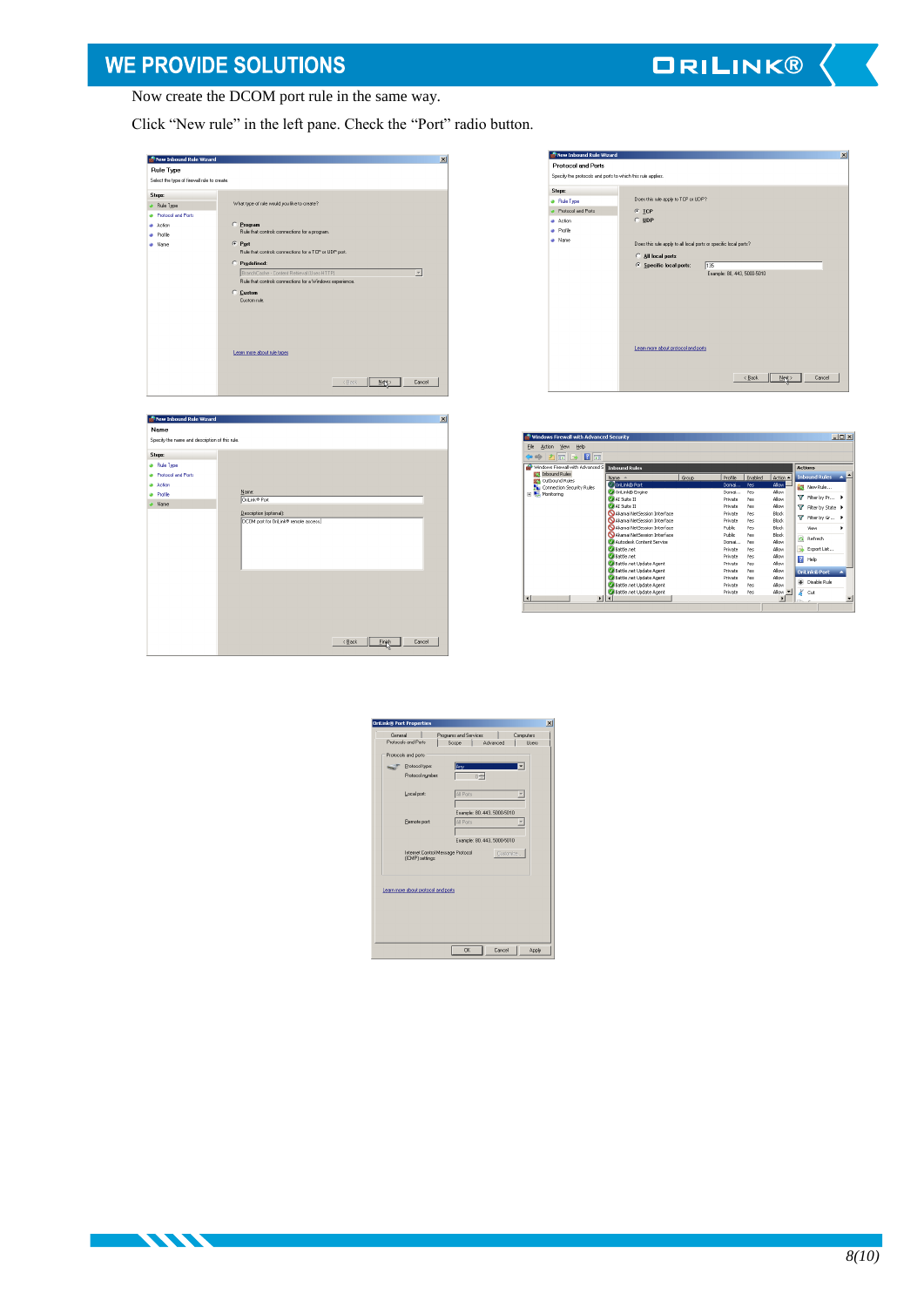# <span id="page-8-0"></span>**7. Enable Engine broadcasting**

To make the engine visible on the net, "broadcasting" must be enabled because it is disabled as install default. To do that rightclick the engine window or the small blue "O" in the systray in the lower right corner of the desktop.



**ORILINK®** 



Select menu item Properties.

Uncheck "Disable Broadcast Server" and then click  $\langle$ Ok $>$ 



# <span id="page-8-1"></span>**8. ODBC (Database)**

To be able to set up and use a ODBC key the logged in user must have read rights for viewing and reports and write rights for managing to the database.

### <span id="page-8-2"></span>**8.1. ODBC Management tool**

OriLink® is a WinAPI 32-bit application so to setup or change the ODBC key you must use the 32 bit ODBC Manager.

### <span id="page-8-3"></span>**8.1.1. x32 system**

For an x32 system you find the ODBC manager in Control Panel -> Administrative Tools -> Data Sources (ODBC)

### <span id="page-8-4"></span>**8.1.2. x64 system**

For an x64 system you find the 32 bit ODBC Manager as C:\Windows\SysWOW64\odbcad32.exe.

### <span id="page-8-5"></span>**8.1.3. The ODBC Manager**

It has two possible tabs.

### **8.1.3.1. System DSN**

Default is <System DSN> tab. Setting up the ODBC key here makes it available for all users.

### **8.1.3.2. User DSN**

**TANA** 

Setting it up in <User DSN> tab makes it available only to the user that is logged in when it is set. This can be used on client PC's from which you want to be able to look at several system over the network.

| ODBC Data Source Administrator |                                                                                                                                                                                               | $\boldsymbol{\mathsf{x}}$ |
|--------------------------------|-----------------------------------------------------------------------------------------------------------------------------------------------------------------------------------------------|---------------------------|
|                                | User DSN System DSN   File DSN   Drivers   Tracing   Connection Pooling   About                                                                                                               |                           |
| System Data Sources:           |                                                                                                                                                                                               |                           |
| Name                           | Add<br>Driver                                                                                                                                                                                 |                           |
| OnlinkWinDB                    | Microsoft Access Driver [".mdb]<br>Remove                                                                                                                                                     |                           |
|                                | Configure.                                                                                                                                                                                    |                           |
|                                |                                                                                                                                                                                               |                           |
|                                | ٠                                                                                                                                                                                             |                           |
|                                | An ODBC System data source stores information about how to connect to<br>the indicated data provider. A System data source is visible to all users<br>on this machine, including NT services. |                           |
|                                | <b>OK</b><br>Help<br>Cancel<br>Apply                                                                                                                                                          |                           |